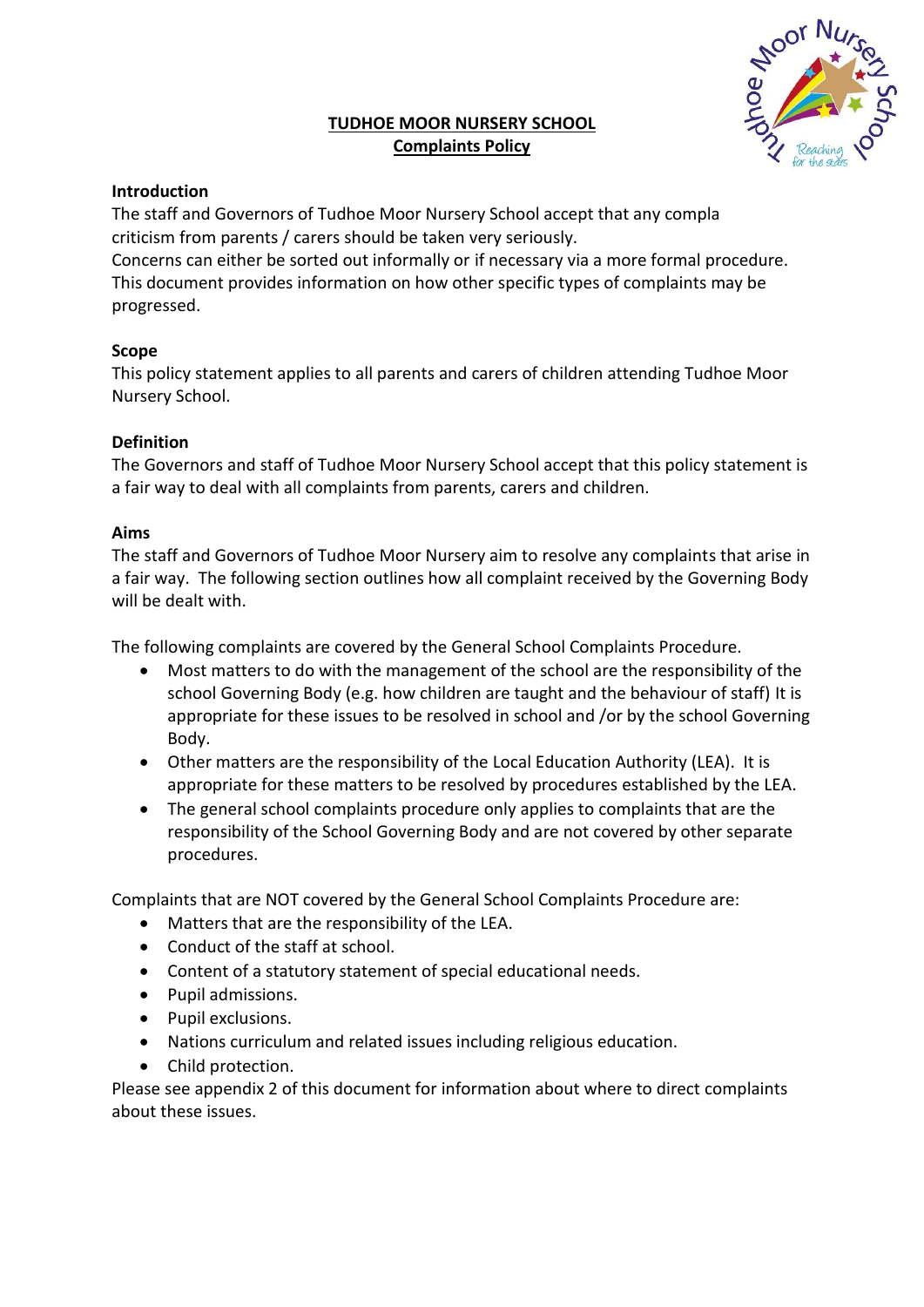If you are unsure whether your complaint is a school or LEA matter please contact School and Governor Support Service (a list of useful telephone numbers and email addresses is given at the end of this document.)

Quick, efficient, full and Fair Consideration.

All complaints will be dealt with as quickly and efficiently as possible. The period of consideration will vary with the gravity and complexity of the complaint and the urgency which it needs to be settled.

How does listening to a concern affect the role of the governor?

Although governors will wish to be helpful, reassuring any concerned parent that an issue will be handled fairly, taking part in such a discussion can later prejudice their involvement. Governors are, therefore, advised to either:-

- make this difficulty known and refer the parent to the head teacher
- Listen in order to help resolve the concern but accept this will prejudice their impartiality if the issue develops. This may mean that the governor concerned may not participate in any consideration of this complaint by the Governing Body or any of its committees.

Who will deal with your complaint?

### **Stage 1 – First contact – Informal Stage**

- Parents or carers should be provided with the opportunity to discuss any concerns with the appropriate member of staff. The member of staff should try to clarify with the parents the nature of their concern and assure them that the school wants to listen and resolve their concerns. In response the member of staff may explain to the parent how the situation happened. It can be helpful to identify at this point what sort of outcome the parent is looking for.
- If the member of staff first contacted can not immediately deal with the matter they should note the details of the concern and refer it to the appropriate person e.g. head teacher / deputy. In smaller schools or on certain major issues, the Head teacher may deal with concerns directly.
- The member of staff dealing with the concern should ensure that the parent or carer clearly understands

What action has been agreed?

When they may be provided with a response if one can not be provided immediately. (other than in exceptional circumstances a response should be provided within 10 school days.)

- The member of staff should also arrange for the matter to be put in writing if this seems the best way of making things clear.
- If the parent or carer is not satisfied with the response they should request that their concerns be referred to the Head teacher (if they have not already dealt with the issue.) The Head teacher will seek any necessary clarification of the concerns including interviewing the parents where this would be helpful. The Head teacher will advise the parents of the outcome of their consideration. Other than in exceptional circumstances the Head teacher should provide a response to the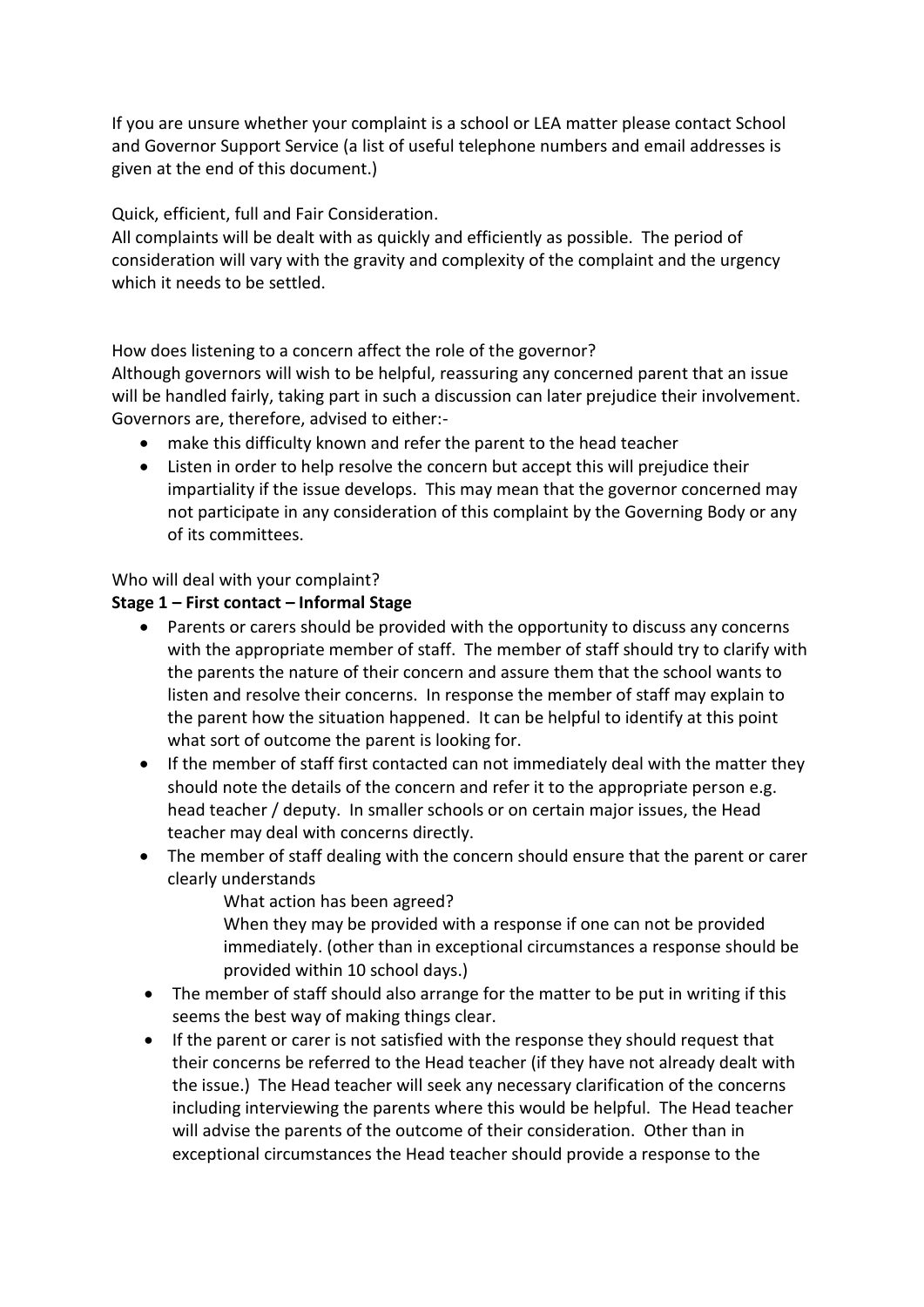parent or carer within 10 school days of them requesting the involvement of the Head teacher.

• In the response that they receive from the Head teacher the parents or carers should be made aware of the procedures for considering further should they not be satisfied after this stage has been completed.

### **Stage 2 – formal Consideration**

- Where a parent or carer has made an approach to the school through the informal stage and is not satisfied with the outcome, they should write to the Head teacher giving details of their concerns and asking for the matter to be given further consideration.
- Such letters need only be a single statement. Parents who feel unable to write a letter may contact the Education Welfare Service who may be able to provide help. The contact telephone number is at the end of this document.
- All complaints reaching this stage will be logged and acknowledged immediately by the school and copied to the Clerk of the Governing body for information.
- The Head Teacher will seek clarification necessary about the complaint, including interviewing the parent where necessary.
- The Head Teacher may also seek any necessary advice on the matter.
- Other than in exceptional circumstances the parent or carer should receive written response from the Head Teacher that addresses their concerns within 15 school days of receipt of their letter to the Head Teacher.
- Where a parent or carer is not satisfied by with the outcome of this formal stage, they have 20 school days, from the date of the head Teacher's letter, to register the complaint with the Clerk to the Governing Body of the school c/o The school and Governor Support Service, Education Department, County Hall, Durham DH1 5UJ.

# **Stage 3 – Appeal – referral to the Governing Body**

- Where a parent or carer has made an approach to the school through the formal stage and is not satisfied with the outcome, they should write to the Clerk of the Governors giving details of their concerns and asking for an appeal against the decision or action taken by the Head Teacher.
- The Governing Body of the school will only hear appeals that have been passed through stages 1 and 2 of this procedure.
- On receipt of a written request for an appeal from a parent or carer, the clerk to the Governing Body will:-

Immediately log and acknowledge receipt of the appeal Check that the complaint has already completed stages 1&2 Check that the 20 school period since stage 2 was complied with Arrange for the Governing Body to consider the appeal as soon as it is practical to do so and, other than in exceptional circumstances within 20 school days of receipt of the letter requesting an appeal and Invite the parent and any representative to the meeting.

- A committee of the Governing Body will consider the appeal, with the parent or carer and their representative, who will be given the opportunity to address them.
- The Clerk to the Governing Body will notify in writing the outcome of the appeal to parents or carer and the head Teacher within 5 school days.